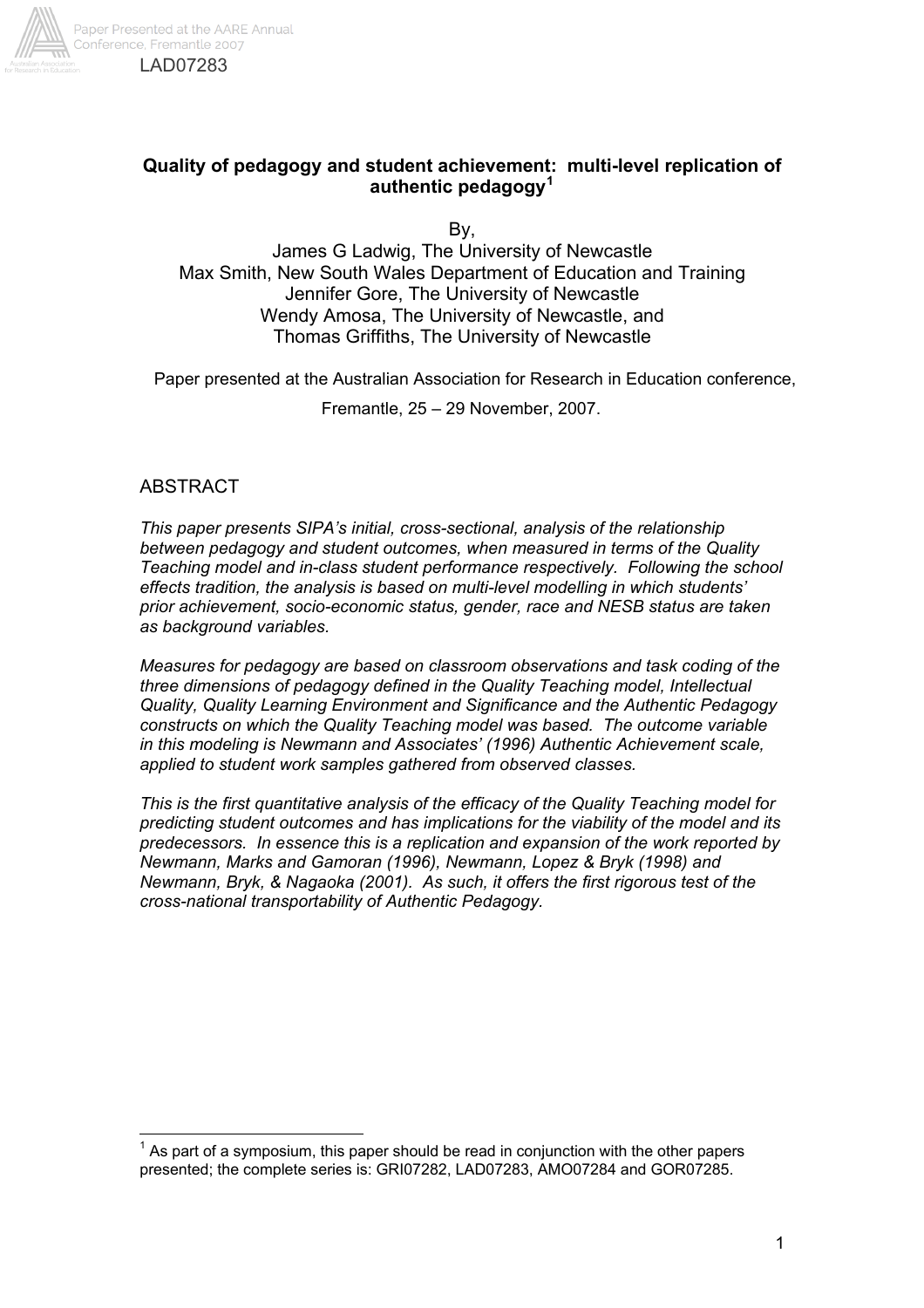

# **Introduction**

More than a decade ago, in 1996, Fred Newmann and his colleagues began reporting the results of studies designed to test the efficacy of a set of pedagogical standards Newmann termed 'Authentic Pedagogy' (Newmann, Marks and Gamoran, 1996; Newmann and Associates, 1996). In the midst of a popular push toward several forms of 'constructivist' teaching methods, Newmann's agenda was in many ways a corrective to the desire to expand the deployment of 'active' forms of teaching. That is, although Newmann's notion of Authentic Pedagogy was consistent with, and generally sympathetic to, 'constructivist' teaching, the research and researchers led by Newmann were acutely aware and generally in agreement that many forms of pedagogy intended to provide students with the opportunity to actively construct their understanding of matters at hand would simply miss the mark. However well intended, Newmann et al identified the problem with the blanket advocacy of 'active' pedagogy as a need to identify standards for the intellectual quality since without them there is a risk that:

… efforts focused on active learning may lead down an illusory path where student participation in activities can become an end in itself, regardless of the intellectual quality of students' work (Newmann, Marks and Gamoran, 1996: 281).

While there was consternation among some critics about the notion of 'authenticity,' even the staunchest critics of authentic pedagogy have acknowledged the rigour and import of Newmann's research in establishing a strong link between Authentic Pedagogy, as defined by Newmann, and student performance (see, e.g. Terwilliger, 1998). There has been a substantial amount of subsequent research supporting the original analyses of Authentic Pedagogy, but none of that has been replicated in Australia. The main purpose of this paper is to report the findings of the first replication of a test of Authentic Pedagogy in Australia.

## **Significance of the study**

Since its initial reporting, the model of Authentic Pedagogy identified by Newmann and Associates has been examined in three forms of analyses: descriptive, crosssectional, and longitudinal. These studies into the effects of Authentic Pedagogy have been conducted in relation to mathematics, English, the social studies, and science curricular areas, and across the primary, middle and secondary years of schooling.

First, descriptive studies of the prevalence of 'intellectual quality' have documented the relative scarcity of pedagogy focused on high levels of intellectual quality. These descriptive studies have measured both in-class instructional practices, employing direct observation techniques and indirect survey instruments, and the quality of inclass assessment practices, from samples of assessment tasks employed by teachers, in the US (Lee and Smith, 1993; Lee and Smith, 1995; Newmann, Mark, Gamoran, 1996; Newmann and Associates, 1996; Newmann, Lopez and Bryk, 1998), in Australia (Gore, Ladwig, Lingard, Luke et al, 2001), and in the Netherlands (Reolofs and Terwal, 1999). Thus, using a variety of measurement techniques, these studies have collectively demonstrated that high levels of intellectual quality are not common in most classrooms.

Another descriptive finding in the original Newmann and Associates analyses was that the distribution of pedagogy was equitable, in the sample of restructured schools used for the initial studies (see Newmann and Associates, 1996; Newmann, Marks and Gamoran, 1996). That is, there was very little difference in the extent Authentic Pedagogy was found in schools and classrooms with high and low percentages of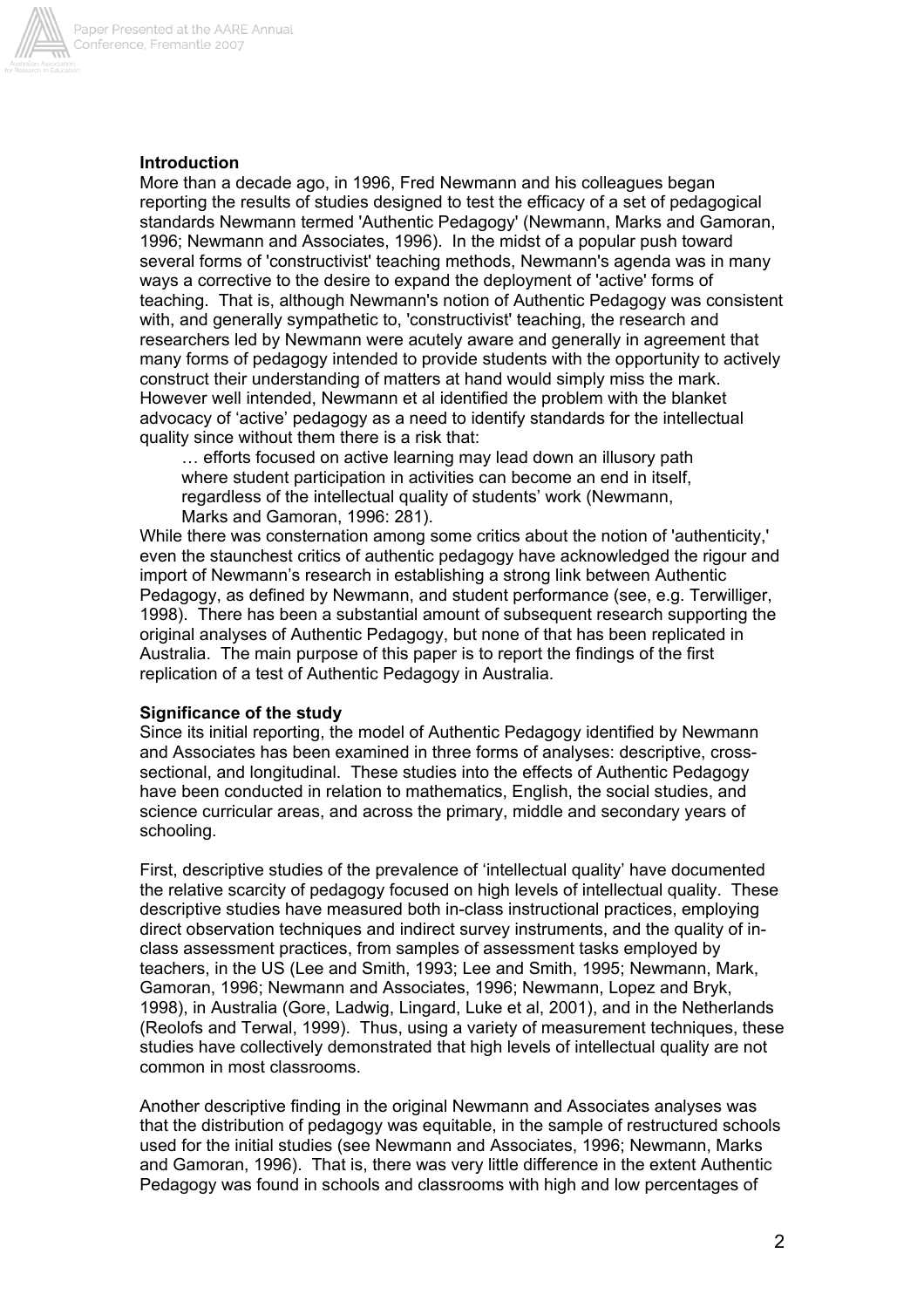

racial and ethnic disadvantaged groups and no bias in terms of social class difference (all classes were co-educational). This was an important factor in analyses of the effects of Authentic Pedagogy for these equity groups in that any attempt to find effects for disadvantaged groups requires having it present in the first place. Finally, still at a descriptive level, as is now commonly found in decomposition analyses of school effects, there were relatively large variances of Authentic pedagogy within schools, between classes, as opposed to much smaller differences at the between school level (see Newmann, Marks, Gamoran, 1996).

Second, employing single point in time data analysed with multilevel, multivariate models, cross-sectional 'effect' studies have been able to document a strong association between Authentic Pedagogy and improved student outcomes after controlling for the independent effects of students' prior achievement, students' social backgrounds and several school level organisational, demographic and pedagogical variables. Strong positive effects have been found in studies that measure student outcomes by applying standard 'authentic' criteria to student performances on inclass assessment tasks (where tasks differ from class to class). This work, led by Newmann, measured pedagogy by coding both classroom observation and in-class assessment practices (Newmann, Marks, Gamoran, 1996; Newmann and Associates, 1996), and by coding in-class assessment practices alone (Newmann, Lopez and Bryk, 1998; Newmann, Bryk, and Nagaoka, 2001) . Avery (1999) extended these studies by examining the effects of pedagogy (measured via classroom observation) on student performances on a common performance-based task, with similar results. Importantly, one of these cross-sectional studies found comparable positive effects of Authentic Pedagogy on student outcomes when measured on a conventional standardised test of basic skills (Newmann, Bryk and Nagaoka, 2001).

Third and finally, using data available from the US National Education Longitudinal Survey (NELS), Lee and Smith (1995) and Lee, Smith and Croninger (1997) have been able to estimate the effects of 'authentic' pedagogy on student gains in national criterion-referenced tests in mathematics and science. Here it is also important to note that the Authentic Pedagogy construct was primarily focused on intellectual quality. Parallel studies of the effects of 'supportive classroom environments' (the US construct most closely related to the NSW 'quality learning environments') have shown independent efficacy of that construct on improved student learning outcomes (see, e.g. Newmann and Associates, 1996).

Taken together, these past studies provide a substantial case for focusing on the possible similar effects of Intellectual Quality as defined in Authentic Pedagogy in Australia. While the Queensland School Reform Longitudinal Study, directed by Ladwig and Lingard, attempted to develop a replication of this work, lack of prior achievement measures of the students in that Queensland sample meant that a full replication and rigorous test were not possible in the QSRLS (See Ladwig, 2007). Never-the-less, the potential offered by the Authentic Pedagogy model has led to substantial professional development work in many states around Australia. The task for this analysis is to replicate some of the first models developed by Newmann and his associates, to test the viability of that professional development work for improving student performances. In short hand, the central question for this analysis is, are the standards of intellectual quality in Authentic Pedagogy associated with improved student performance, above and beyond standard background control measures? None of the studies that analyse the effect of authentic pedagogy on student outcomes were conducted in Australia. Such a cross-national view is vital before even larger investments are made in models based on Authentic Pedagogy,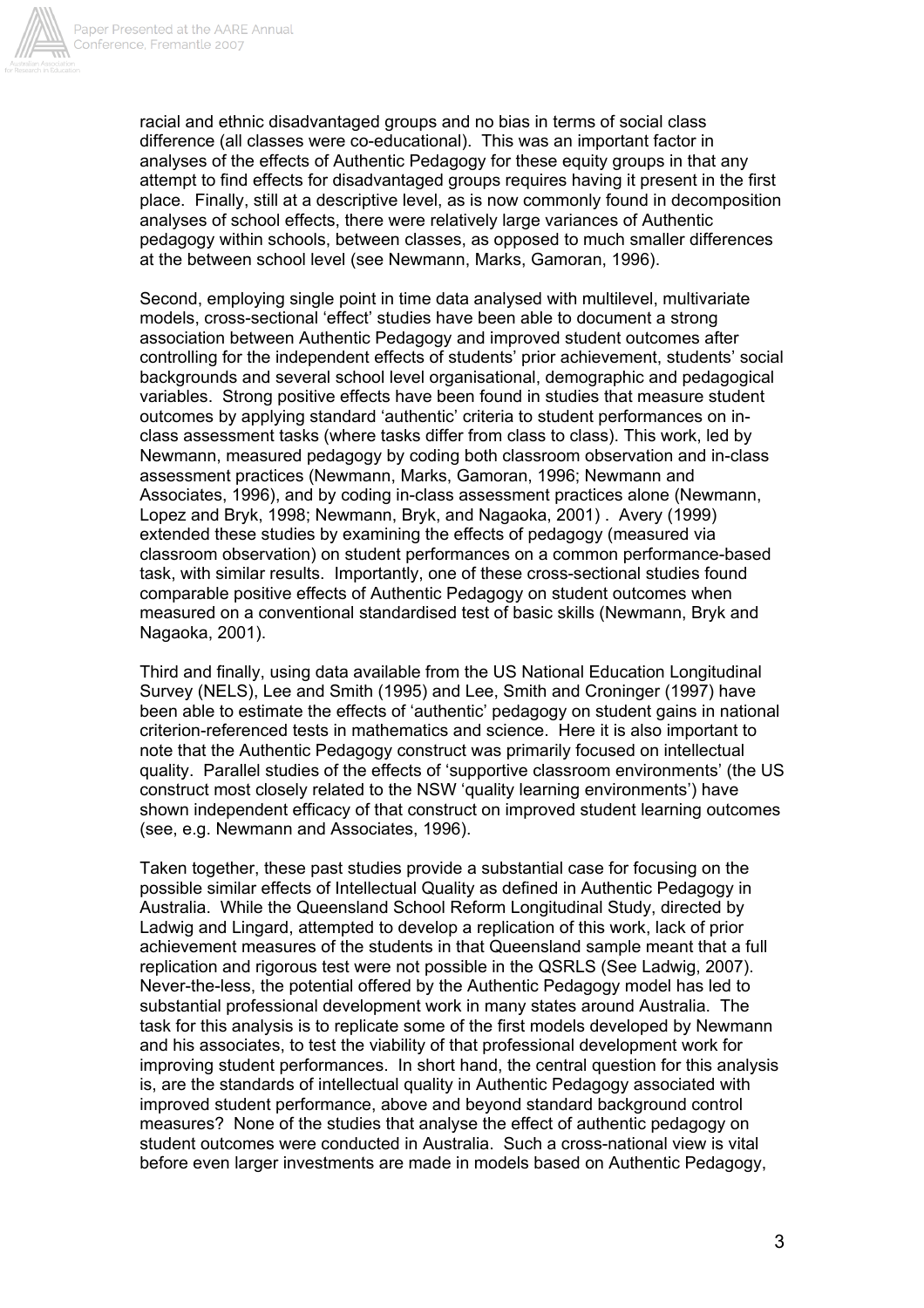

and before much more ungrounded debate about such models continues in political circles. This analysis is the first direct replication to do so.

### **Design for this analysis**

As noted above, the original analytical constructs employed in the Authentic Pedagogy studies have by now been incorporated into several state level reform initiatives, beginning with Queensland's New Basics initiative but continuing through several other states' reforms. More importantly for this study, however, is that in addition to the analytical constructs, the original research instruments have been adopted in both Queensland and NSW as a basis for their own pedagogical professional development material. The present study employs the instrumentation developed by Ladwig and Gore for NSW-DET, included in which were the same items employed by Newmann and Associates in the original Authentic Pedagogy research. In other words, the same instruments used by Newmann have been replicated in this analysis, with only slight variation in the nomenclature. (NSW-DET wisely altered some of the naming of items to better match its needs.)

The shared analytical construct includes the same three aspects of pedagogy employed in Authentic Pedagogy, those Newmann et al named, 'construction of knowledge', 'disciplined inquiry, and 'value beyond schools'. For the first studies of Authentic Pedagogy, Newmann et al conceived of pedagogy to include both classroom instruction and in-class assessment tasks (e.g. Newmann, Marks and Gamoran, 1996). In that study, each class included in the study was observed a total of four times in two field visits in one year (fall and spring), where lessons were coded using an observational instrument designed to measure Authentic Instruction. The outcome measure in that study was based on student work samples (whole classes) collected twice a year (fall and spring) along with the assessment task on which the student work was based. The student work was coded using an instrument designed to measure 'Authentic Achievement', and the task coded with an instrument designed to measure 'authentic assessment'. For the Newmann and Associates (1996) and the Newmann, Marks and Gamoran (1996) analyses, the classroom observation scores and the task scores were combined into an overall additive scale for the Authentic Pedagogy measure.

In this way, the tasks were directly related to the curriculum delivered by teachers (since they designed and were using the tasks), thus sustaining 'curricular validity'. The observation scores were less directly related to the student work, as they did not necessarily relate to the specific unit from which the tasks were taken. In later studies, in Chicago, Newmann relied solely on tasks scores to represent Authentic Pedagogy (see, e.g. Newmann, Bryk and Nagaoka, 2001). This decision was motivated by several factors, including budgetary constraints and the relative contribution of observation scores in regression analyses, when combined with teacher designed tasks.<sup>2</sup>

In addition to following the logic of Newmann's original analyses, several other factors impacted on the modelling choices for the analyses reported here. First, there was a notable tendency among teachers within schools to employ shared task. This reduced the within school unit variation for each time period, each data collection point. Additionally, in the study from which this data is drawn, it was not uncommon for there to be low compliance in each collection point in several schools (not in all collections, nor necessarily consistently by school). Consequently, for any

 2 Personal communication with Newmann and Newmman, Marks, Gamoran, 1996: 309, fn 19.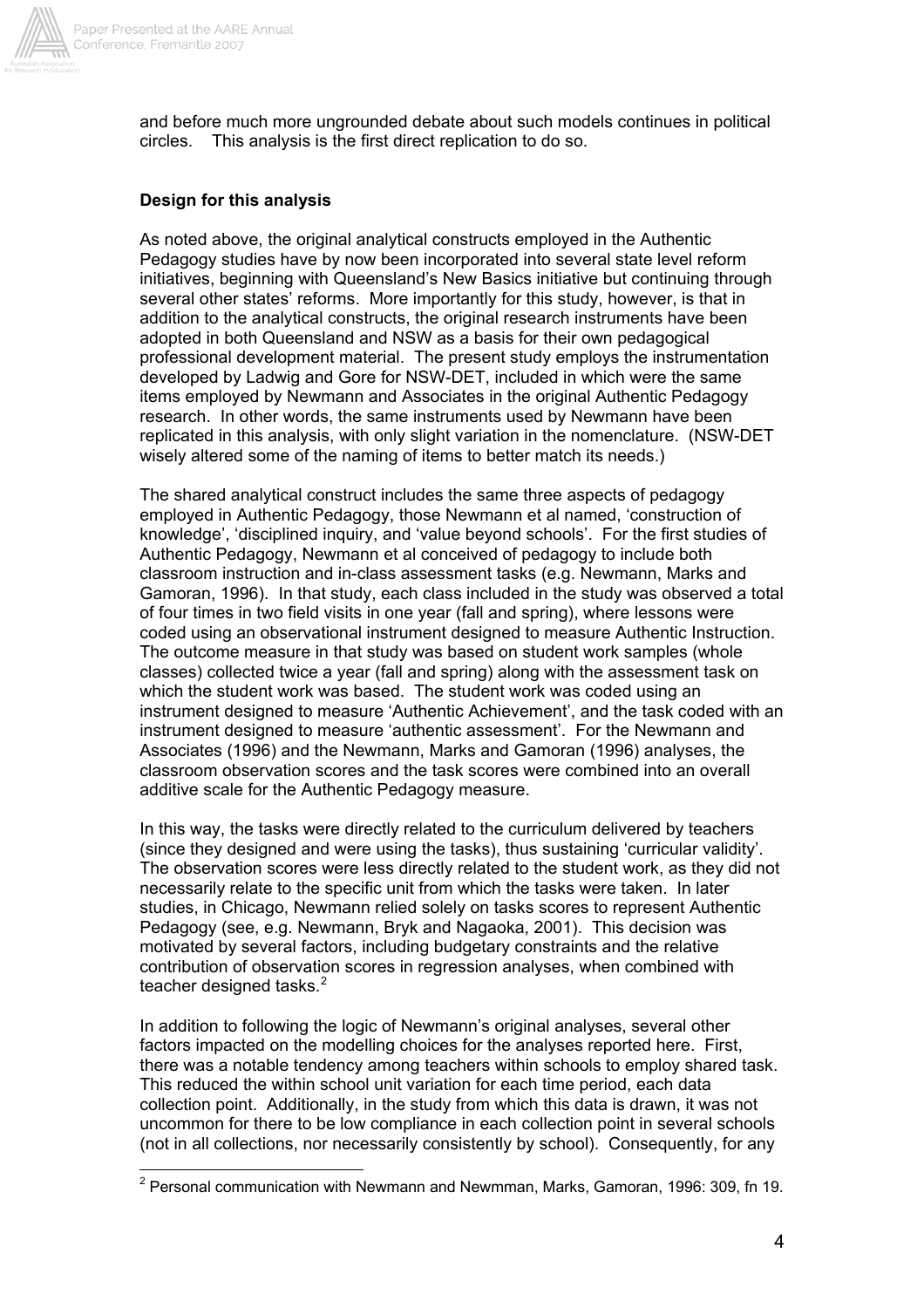

one collection point there are several schools in the sample for which there was an insufficient number of within school units (tasks) to carry out a three-level model (student within task within school). Thus, for this analysis, we employed a two-level model of students within tasks.

While there are many limitations implied in this design, the approach was based on a need to establish 'existence proof'. That is, the original cross-sectional design was intended to establish the simple issue of whether or not pedagogy that exhibited the qualities of the Authentic Pedagogy model was possible and if possible whether or not it was associated with higher quality student performances, 'above and beyond' controlled background variables. These same questions hold for the Australian context, thus the design of the current analysis mirrors these original Authentic Pedagogy studies as closely as possible.

### *The data*

 $\overline{a}$ 

The data analysed here is drawn from the Systemic Implications of Pedagogy and Achievement in NSW Public Schools study (SIPA). SIPA's overall design is a longitudinal study of the relationships between teachers' professional learning, the quality of pedagogy and student achievement, for three overlapping cohorts of students, over fours years. Schools for SIPA were selected to form a sample, stratified to include primary and secondary, urban and rural school, and schools with high, middle and low SES student populations. All students in the year level of interest were included in the sample within each school. For the current analyses, one collection point of SIPA was selected to mirror the cross-sectional data employed in the replicated studies. This data is from SIPA's second collection of student work in 2005, when students in that sample were in years 4, 6, and 8.

As part of the SIPA design, each participating school submits student work samples (full year level populations) at six time points (one in late 2004, two in 2005 and 2006, one in the beginning of 2007), in two KLAs (out of five possible KLAs with each school completing at least one of English or Maths). Each set of student work is accompanied by the task which generated the students' work. The student work was coded, by teachers in the study, as an 'Authentic Achievement' measure using the Authentic Student Work scales, adopted from Newmann's earlier work (see Newmann and Associates, 1996). This was a three item additive measure, with each item coded on a 1 to 4 Likert scale. Approximately 25% of the student work was double coded with inter-rater reliability checks conducted throughout the coding sessions. Levels of inter-rater reliability were consistent with those reported in previous research. $3$  Internal reliability of the scale was also similar to previous research (Cronbach's alpha = .76). For the double coded work, final scores were the agreed common scored that resulted from the inter-rater reliability check. Variance decomposition for the two-level model found that 48% of the variance in student performance was at the task level, 52% at the individual performance level.

The tasks submitted by teachers were also coded using the Authentic Task measure noted above. The model of pedagogy used for SIPA is the NSW Quality Teaching model, but since the items of the Authentic Pedagogy construct are part of the NSW-QT model a direct replication of the Authentic Task measure was possible. This is a seven item additive measure, with each item coded on a 1 to 5 Likert scale in the

 $3$  For inter-rater reliability, Pearson correlation coefficients and percentage agreements were reported in prior research. For our data, the Pearson correlation coefficients ranged from .52 - .84., exact agreement ranged from 64%- 76%, and within one agreement from 92%-99%.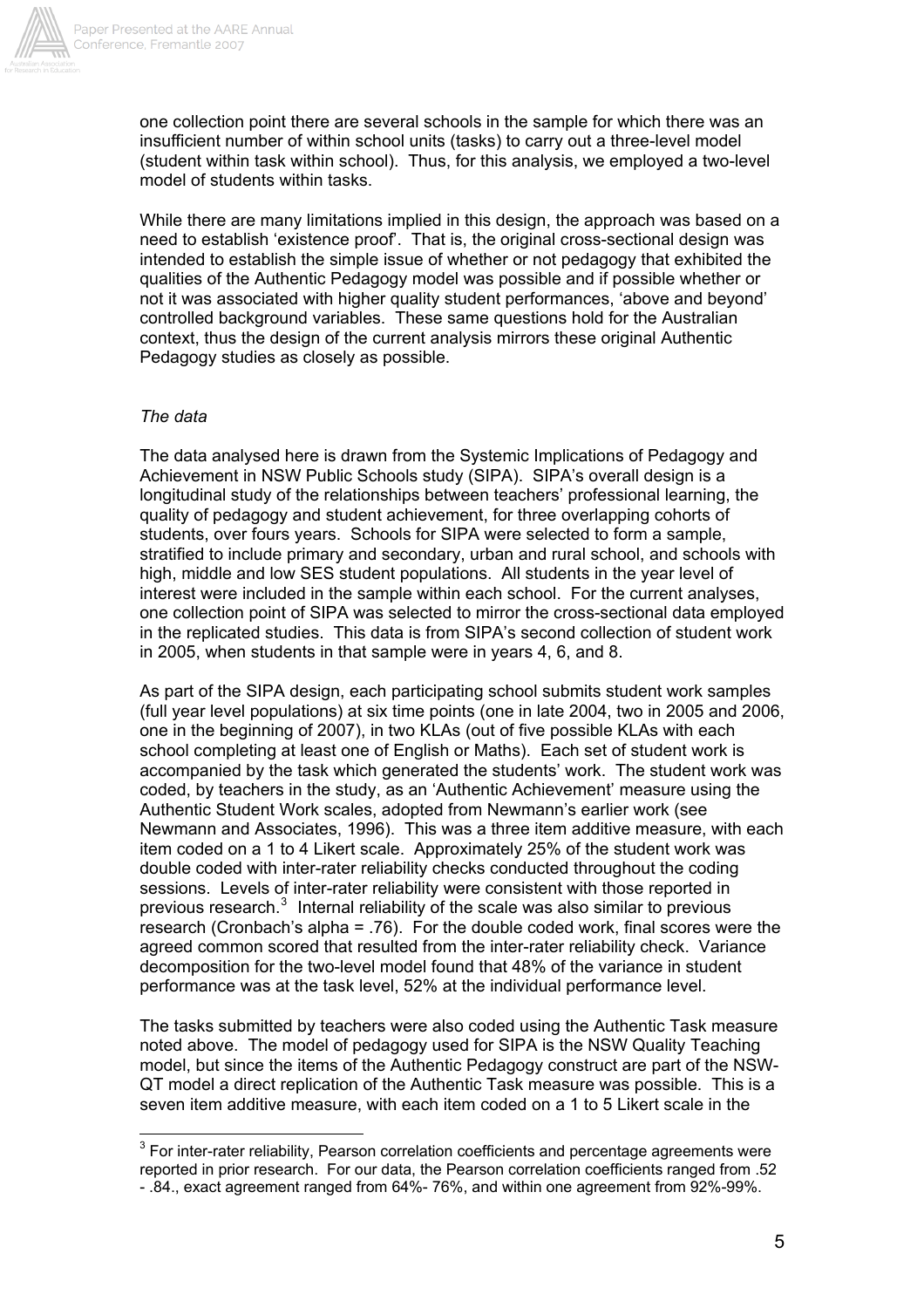

NSW version. All tasks were at least double coded, with a minimum of one teacherresearch pair conducting inter-rater reliability checks on each task, with final scores being the agreed score. Consensus was always possible. Item reliability measures on the tasks scores were also similar to those reported in previous research, $4$  with a strong internal consistency measure (Cronbach's alpha = .86).

In addition to these measures of pedagogy (coded tasks in this case) and achievement (coded student work), additional data was drawn from the NSW-DET data bases for the purposes of developing control measures on students' prior achievement and social backgrounds. From schools' data bases it was possible to draw prior achievement results in literacy and numeracy, students' sex, ATSI status, NESB status and SEIFA estimates of social economic status. Data matching was possible for the Year 4 and Year 8 cohort. Prior achievement measures were from these students' Year 3 and 7 Basic Skills results. Matching the studies data with the students' background data yielded a sample from 26 SIPA schools (15 Primary, 11 secondary) who submitted a total of 78 Tasks and student work from 1374 students (640 primary, 734 secondary) in a total of 2236 performances (1119 Year 4 and 1117 in Year 8).

#### *Variables*

A summary of the SIPA variables employed in the replication is presented below:

*Authentic Achievement Scale*: replication of Newmann et al measure with

nomenclature changes (3 – 12 range), standardised;

*Female:* dummy variable,  $0 =$  male,  $1 =$  female;

*ATSI* (Aboriginal and Torres Strait Islander): dummy variable, 0 = no, 1 = yes;

- *ESB* (English Speaking Background): dummy variable 0 = no, 1 = yes;
- *SES*: scale developed by the ABS for 'census collection districts', areas of 200 households, a couple blocks squared, identified by GPS coordinates, attributed to individual level, standardised (mean of 1000 for all of Australia);
- *Prior Achievement*: mean of prior literacy and numeracy achievement measures developed by DET (logarithmic growth scales for comparable year 3 and year 5 scores), standardised;

*Task Average Prior*: Prior Achievement average for task group;

*Authentic Task Score*: Additive scale inclusive of: Deep knowledge, deep understanding, problematic knowledge, analysis, elaborative communication, background knowledge, connectedness (7 – 42 theoretical range), standardised.

Details of the descriptive statistics for the comparable variables employed by Newmann et al can be found in Newmann, Marks and Gamoran (1996). Table 1, below, presented the descriptive statistics for the variables discussed above.

 $\overline{a}$ 

<sup>&</sup>lt;sup>4</sup> Task Item reliability: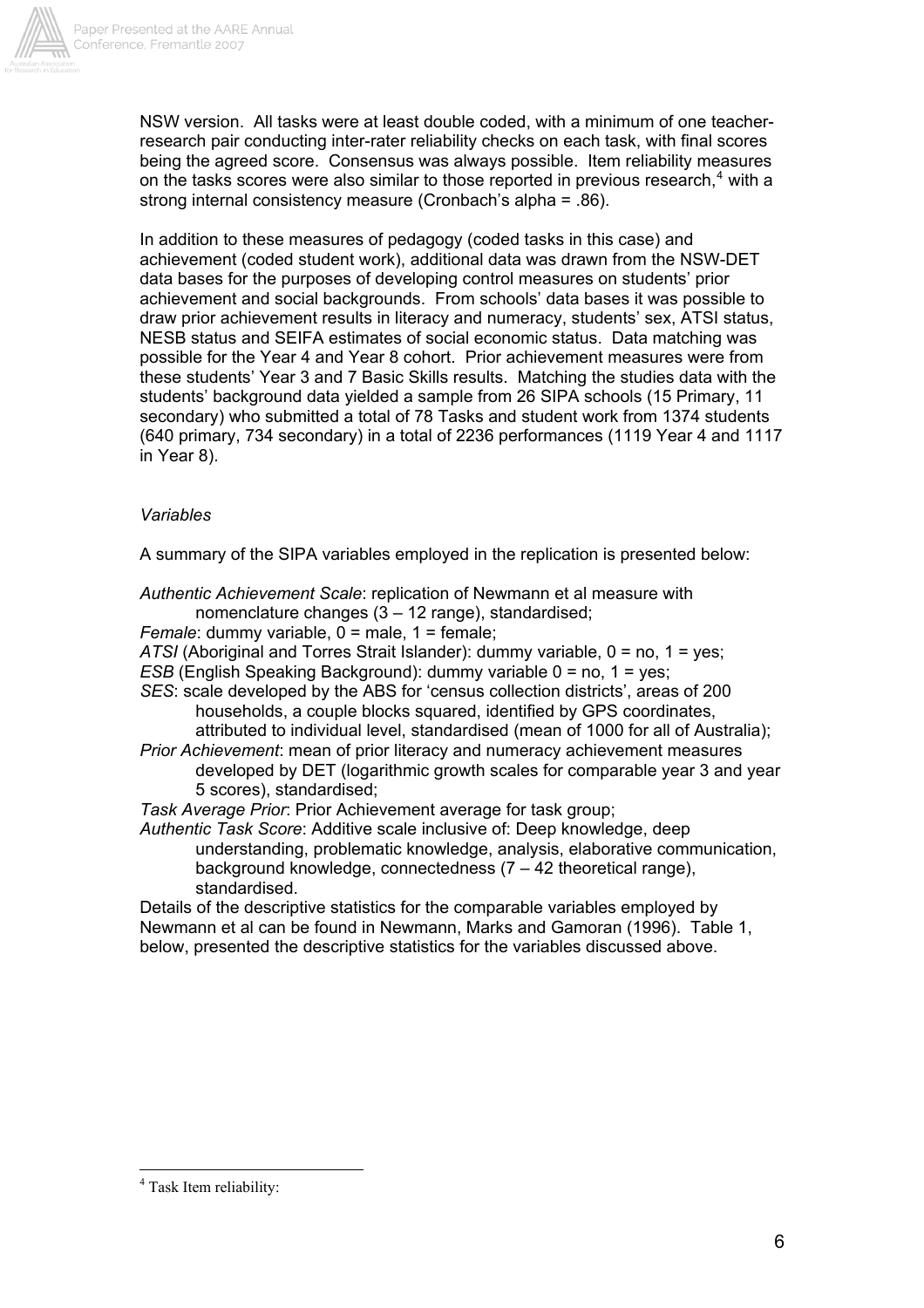

# **Table 1: Variable Descriptive Statistics (n=2236)**

|                                      | Minimum | Maximum | Mean   | Std.<br>Deviation |
|--------------------------------------|---------|---------|--------|-------------------|
| <b>Authentic Achievement Scale</b>   | 3       | 12      | 7.24   | 2.16              |
| Individual SES scale                 | 459.6   | 1171.36 | 946.68 | 98.55             |
| Aboriginal or Torres Strait Islander | 0       |         | 0.09   | 0.28              |
| <b>English Speaking Background</b>   | 0       |         | 0.63   | 0.48              |
| Sex                                  | 0       | 1       | 0.50   | 0.50              |
| Mean Individual Prior Achievement    | 21.75   | 80.48   | 55.72  | 8.66              |
| <b>Authentic Task Score</b>          |         | 29      | 19.58  | 4.79              |

# **Findings**

 $\overline{a}$ 

### *The Quality and Variability of Authentic Pedagogy and Achievement in the SIPA sample*

All schools on the SIPA sample had self-nominated for the study at least in part due to an expressed interest in developing or improving the quality of the pedagogy in school. The schools differed in the amount of time prior to the study that each had an explicit commitment to work with the NSW Quality Teaching model in this endeavour. Some schools had been working with the Quality Teaching model (and /or its predecessors) for several years, others had only begun at the beginning of the study in 2004. Each school had explicitly selected two KLAs for inclusion in the study. Thus, the general findings on the level of authentic pedagogy represented in the Authentic Task Score for the data analysed here needs to be considered in this overall trajectory of school-based pedagogical improvement.

The degree of authentic tasks observed is reported in Table 2, below. With and overall range from 7 to 35 on the Authentic Task Scale, the overall mean of 17.62 is lower than the midpoint of 21. Variation between year levels and specific KLAs suggests that significant differences are found in the collected tasks, most notably in primary Maths and in the overall primary/secondary difference. Overall, secondary tasks scored higher than their primary counter-parts on the Authentic Task Scale. (It should be noted that this is not true on classroom observation scores.) Secondary English, PDHPE and Science all scored above the midpoint on the scale as did the single HSIE task submitted for this collection. KLA differences accounted for a substantial portion of Authentic task score variance relative to individual tasks, with a 74% v. 26% differentiation (KLA v individual task within KLA). Similar variance portioning results are obtained when comparing the variance of individual tasks within cohort (Year level), with 70% of that variance being between cohort and 30% between individual tasks within Cohort.<sup>5</sup> On the surface of these variance estimates, both year level and KLA carry substantial influence in determining the overall nature and quality of assessment tasks submitted for the second 2005 SIPA collection.

 $5$  Variance partitioning estimates of authentic task sores indicates that 18% of the variance in tasks score lies between tasks with 82% between schools.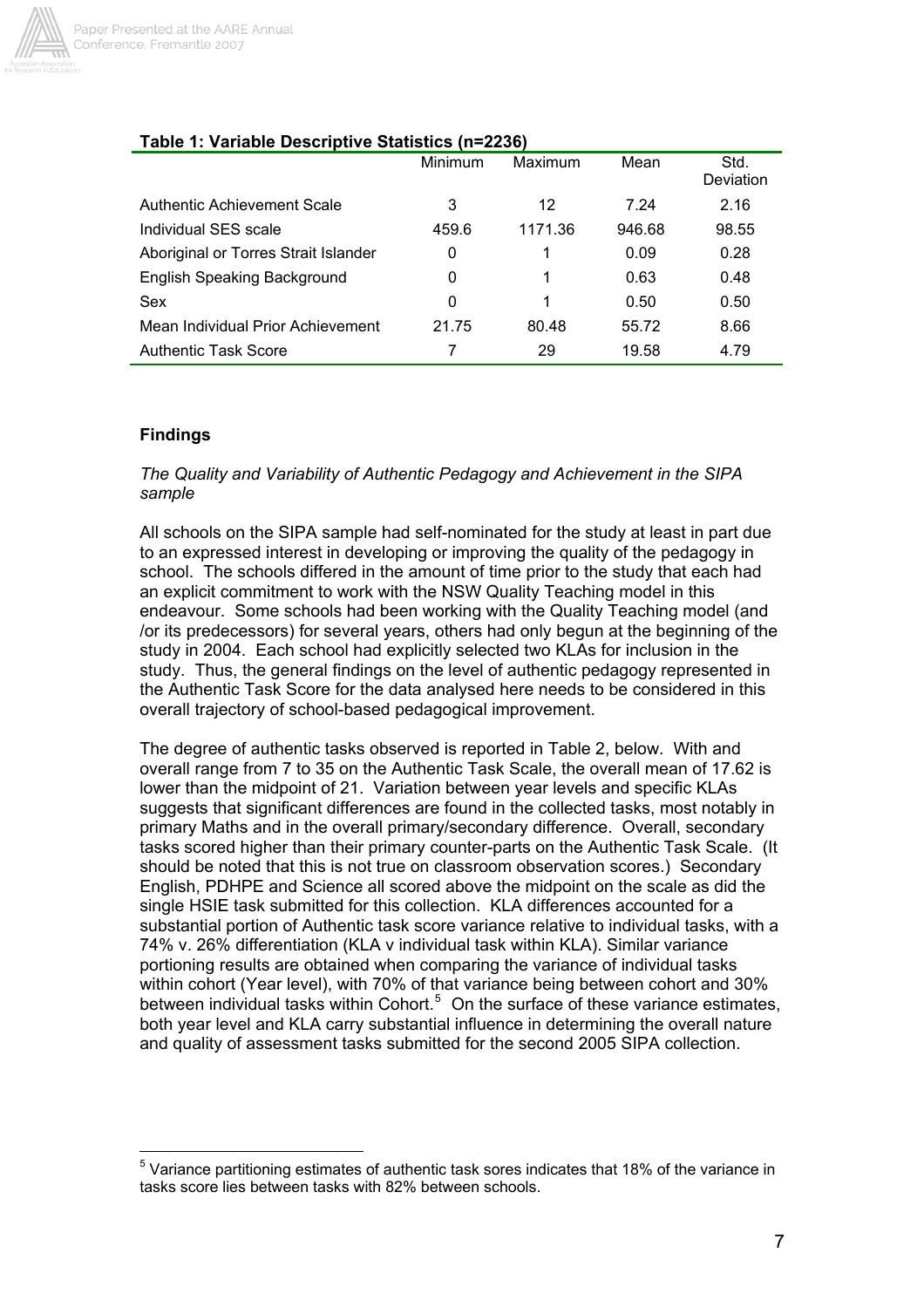

 $\overline{a}$ 

|                   |              |                           | <b>Authentic Task</b> | Authentic Achievement |
|-------------------|--------------|---------------------------|-----------------------|-----------------------|
| Year 4            | English      | Mean                      | 17.95                 | 7.36                  |
|                   |              | <b>Standard Deviation</b> | 3.70                  | 1.86                  |
|                   |              | Count                     | 22                    | 470                   |
|                   | Maths        | Mean                      | 14.77                 | 7.00                  |
|                   |              | <b>Standard Deviation</b> | 4.31                  | 2.05                  |
|                   |              | Count                     | 19                    | 402                   |
|                   | <b>HSIE</b>  | Mean                      | 18.54                 | 6.98                  |
|                   |              | <b>Standard Deviation</b> | 3.99                  | 2.30                  |
|                   |              | Count                     | 12                    | 247                   |
| Year <sub>8</sub> | English      | Mean                      | 22.90                 | 8.19                  |
|                   |              | <b>Standard Deviation</b> | 3.56                  | 2.14                  |
|                   |              | Count                     | 15                    | 505                   |
|                   | Maths        | Mean                      | 17.45                 | 6.27                  |
|                   |              | <b>Standard Deviation</b> | 2.81                  | 1.93                  |
|                   |              | Count                     | 3                     | 119                   |
|                   | <b>HSIE</b>  | Mean                      | 27.00                 | 5.93                  |
|                   |              | <b>Standard Deviation</b> | 0.00                  | 1.69                  |
|                   |              |                           | $\mathbf{1}$          | 82                    |
|                   |              | Count                     |                       |                       |
|                   | <b>PDHPE</b> | Mean                      | 21.70                 | 7.44                  |
|                   |              | <b>Standard Deviation</b> | 2.96                  | 2.01                  |
|                   |              | Count                     | $\overline{4}$        | 295                   |
|                   | Science      | Mean                      | 22.18                 | 5.37                  |
|                   |              | <b>Standard Deviation</b> | 0.39                  | 2.12                  |
|                   |              | Count                     | $\overline{2}$        | 116                   |
| Total             |              | Mean                      | 17.62                 | 7.24                  |
|                   |              | <b>Standard Deviation</b> | 5.15                  | 2.16                  |
|                   |              | Count                     | 78                    | 2236                  |

## **Table 2: Levels of Authentic Task Score and Student Authentic Achievment by Year Level and KLA**

The overall levels obtained indicate that high levels of authentic task scores were uncommon and the promotion of intellectual quality as defined by the Authentic Pedagogy construct is clearly a challenge for teachers, even within schools with an overt commitment to improving pedagogy using models that support that construct.<sup>6</sup> These task quality results are quite consistent with prior research on the question of pedagogical improvement generally, and more specifically on the promotion of Authentic Pedagogy (see, eg. Newmann, Mark, Gamoran, 1996: 296).

The quality of student performance is also consistent with prior research (see, Newmann and Associates, 1996). The differences between year levels on student achievement measures is interesting in that for at least two KLAs the average scores

 $6$  It should be noted that because the sampling tracked students, just because a school identified pedagogical improvement as a goal did not mean that all teachers within the school shared this view.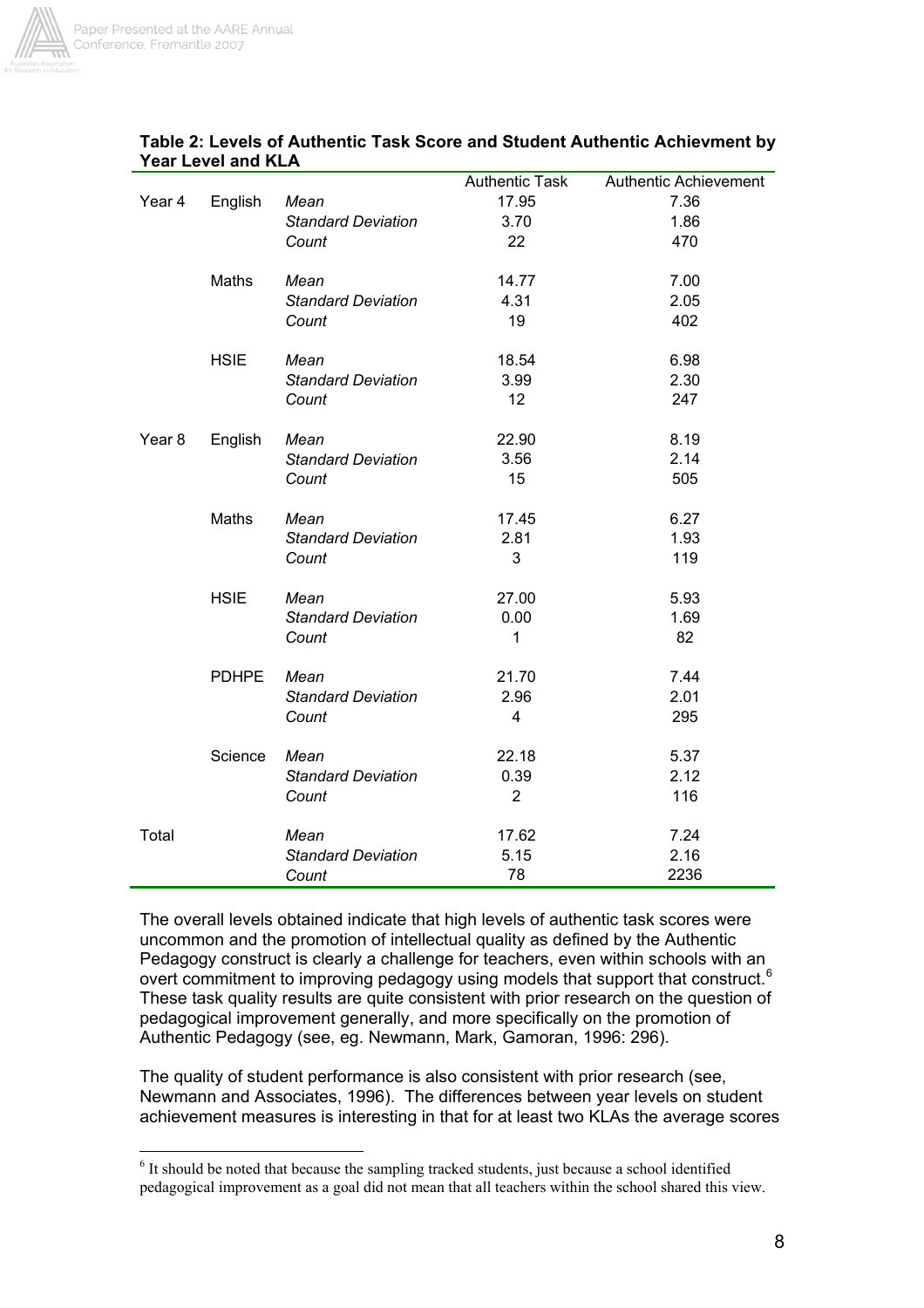

are actually lower in year 8 than they were in yeah 4 (Math and HSIE). While interesting, it is important to keep in mind that these scores are for different cohorts and would be related to several unaccounted background factors. Attempting to account for these background variables is, of course, precisely the point of the modelling their effects.

### *On the distribution of pedagogy*

One of the more important, but less noted, findings from the original CORS studies was that the extent of Authentic Pedagogy was found to be quite socially equitable across schools, students' social background and levels of prior achievement (Newmann, Mark, Gamoran, 1996). This finding was perhaps not entirely surprising, since many of the restructured schools in the CORS studies had openly, and publicly, been tackling the problem of providing high quality education to traditionally underachievement populations of students. That these schools had managed to deliver that quality in terms of pedagogy was very good news, but that news essentially indicated that high quality was possible in schools which specifically attempted to provide it. The main surprise was this extended to the classroom, in pedagogy.

In the NSW sample, the same level of equitable distribution of pedagogy does not hold. The SIPA study has well documented significant inequity in the social distribution of pedagogy along several dimensions of student social background, mostly notably ATSI status (e.g., Amosa and Cooper, 2006). The question in all such studies, however, is the degree to which any socially inequitable distribution of pedagogy is related to students' prior achievement. Without commenting on whether or not it is justifiable, at this point, it is widely acknowledged that many teachers would justify socially differential pedagogical expectations in terms of individual prior achievement. However, since the known effects of Authentic Pedagogy in US research were significant and similar for students with both high and low prior achievement (see Newmann, Bryk, and Nagaoka, 2001), the distribution of Authentic Pedagogy in NSW is of substantial interest to our current study.

To examine the distribution of Authentic Pedagogy according to students' prior achievement, aggregate prior achievement scores were generated from individual prior achievement measures at the task (class) level and correlated with our Authentic Pedagogy scores per task. This analysis would reflect, then, the degree to which average class prior achievement relates to the degree to which teacher tasks require student to address the standards of Authentic Pedagogy (deep knowledge, deep understanding, problematic knowledge, analysis, elaborative communication, background knowledge, connectedness). Unlike the CORS sample, however, the SIPA sample revealed a significantly unequal distribution of Authentic Tasks in terms of students' prior achievement (at the task level). The correlation between these two measures ( $r = .60$ ,  $N = 78$ ) was highly significant and positive, indicating that students in classrooms with higher mean prior achievement were given tasks that required significantly higher levels of Authentic Pedagogy. This pattern would be well known to most educators, but was precisely that which the restructured schools in the CORS sample were struggling not to replicate (successfully).

Perhaps most importantly for the current analysis, however, is that the full potential of Authentic Pedagogy can only really be estimated if counterfactual cases exist in the population under study. That is, given the conventional unequal distribution of pedagogy found in the SIPA sample, and given that the correlation between students' prior achievement and task quality was such that cases where the conventional pattern were rare, any estimation of the effect of Authentic Pedagogy in the SIPA sample would be mitigated by the initial distribution of pedagogy found in the first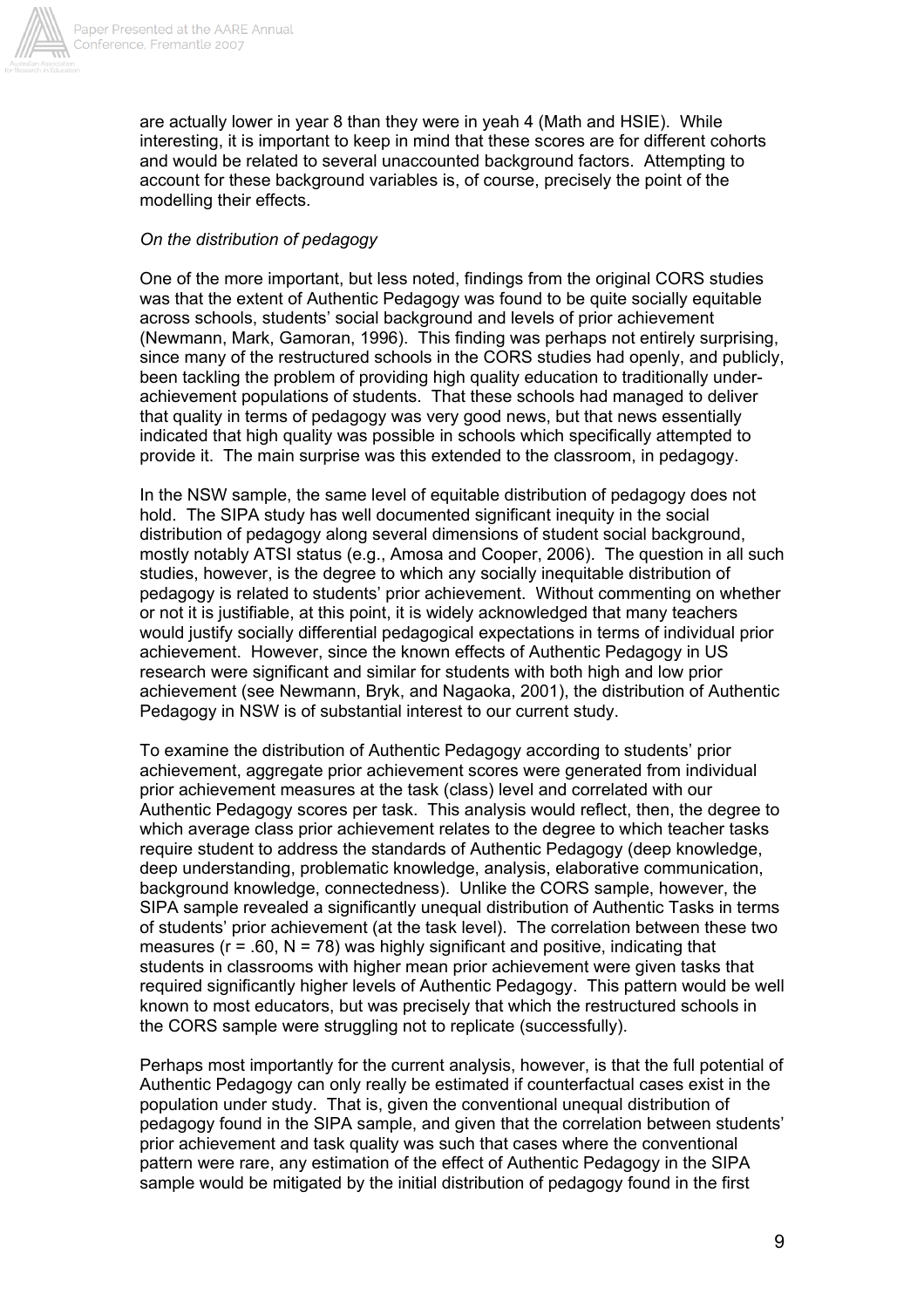

place. Figure 1, below, graphically demonstrates the problem uncovered in this analysis.



**Figure 1: Scatter plot of Task mean prior achievement (x-axis) by Authentic Task Score (y-axis)** 

In the most ideal sample for this study, it would be possible to analyse their effectiveness for populations of students that would typically not be expected to tackle the challenging standards of Authentic Pedagogy. To estimate this particular effect, however, it is necessary to find at least some example of cases where students of low prior achievement were given tasks that reflect reasonably high scores on the Authentic Task scale. As indicated in the notated empty region of the scatterplot in Figure 1, there were no such cases in the current SIPA sample.

This conventional distribution of pedagogical quality (widely documented in literature on streaming and tracking), carries significant consequences when prior achievement is related to social inequities – which is often the case. Of more immediate concern for the current analyses, however, is that this co-linearity must be kept in mind when interpreting any effects models.

## *On the effect of Authentic Pedagogy in the SIPA sample*

In order to draw direct comparison with the original CORS modelling, the specific fixed effects model developed by Newmann, Marks and Gamoran (1996) was replicated as closely as possible with the SIPA data. The main difference between the models, as noted above, is that the CORS model was a three-level model (student, class, school: with no level 3 predictors) and the SIPA model was a twolevel model (student within task). The same predictor variables employed in the CORS model were included in the SIPA modelling. The program used was also different: CORS employs HLM, for SIPA we are using MLWin (v2.02).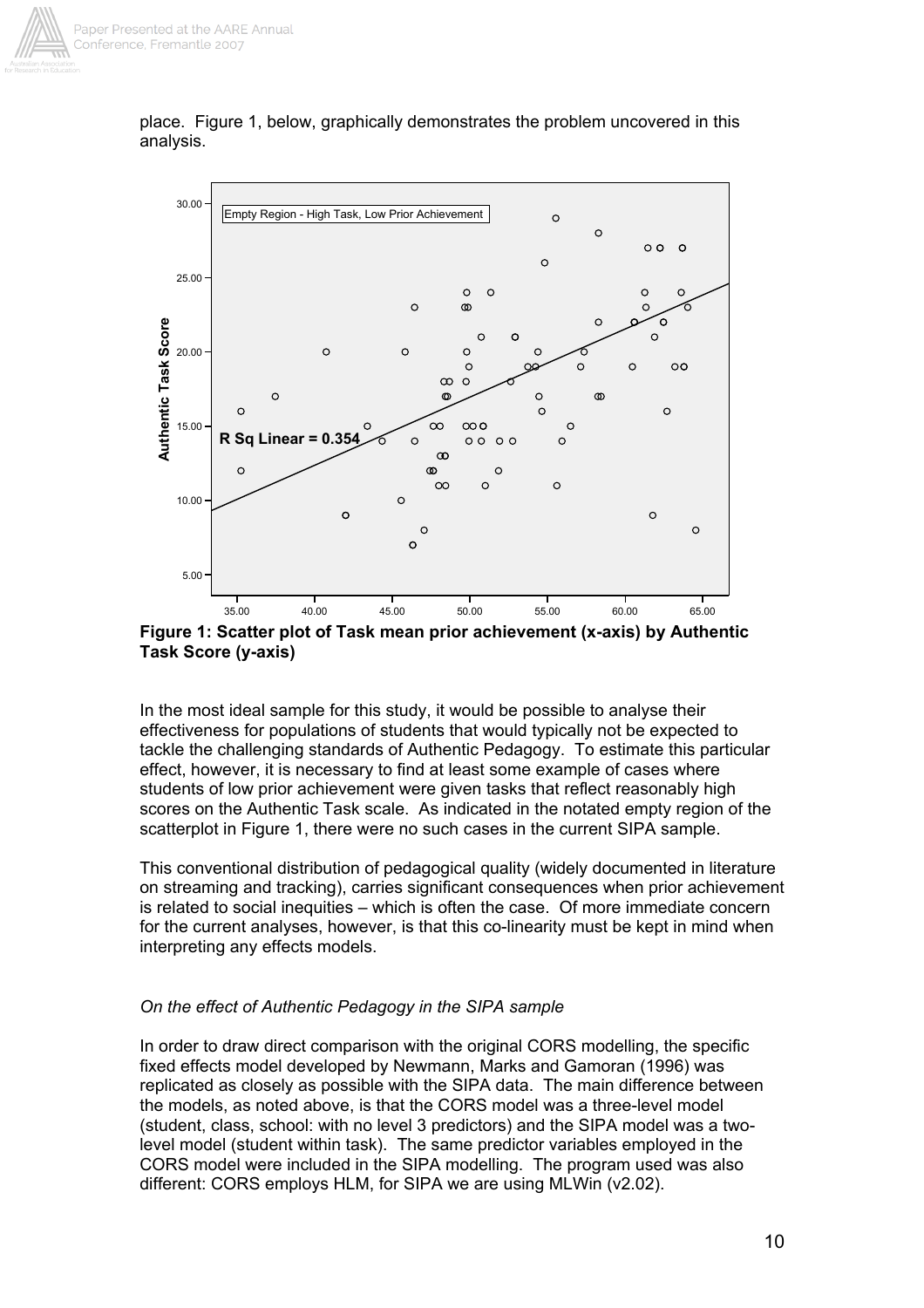

Table 3, below, presents the results of the replicated multi-level model along side the original CORS estimates reported in Newmann, Marks and Gamoran (1996). Included in this model are four individual level social background variables (gender, race, language background and socio-economic-status), prior achievement at both the individual and class / task level, the Authentic Pedagogy measures (tasks alone for SIPA) and a cross-product isolating the interaction of prior achievement and task quality.

| <b>CORS Model (HLM)</b>             |          | <b>SIPA Replication (MLWin)</b> |          |  |
|-------------------------------------|----------|---------------------------------|----------|--|
| Intercept                           | $-0.07$  | Intercept                       | $-0.08$  |  |
| Female                              | $.10**$  | Female                          | $.20**$  |  |
| African American                    | $-.16*$  | <b>ATSI</b>                     | $-12*$   |  |
| Hispanic                            | $-.10$   | <b>ESB</b>                      | $-.03$   |  |
| <b>SES</b>                          | .05      | <b>SES</b>                      | $-.03$   |  |
| NAEP achievement                    | $.27**$  | <b>Prior Achieve</b>            | $.36**$  |  |
| <b>Class Average NAEP</b>           | $-.01$   | <b>Task Average Prior</b>       | $-29*$   |  |
| <b>Classroom Authentic Pedagogy</b> | $.37**$  | <b>Authentic Task</b>           | $.21***$ |  |
| NAEP by Authentic Pedagogy          | $.08***$ | <b>Prior by Authentic Task</b>  | $.05*$   |  |

### **Table 3 : Multi-level Model estimates (fixed effects)**

\*\*  $p < .001$ 

 $*$  p < .05

From this table, four differences are notable. First, the estimate of the effect of gender (in favour of girls) is substantially larger in the SIPA sample (about twice as large), where the other social background variables are of similar magnitude. Second, the effect of prior achievement is about a third larger for the SIPA sample and equally significant. Third, the effect of the quality of pedagogy, SIPA's Authentic Tasks measure, is both significant and substantial but lower than the original CORS estimates. For SIPA, one-standard deviation increase in Task quality equates to roughly one-fifth of a standard deviation increase in student outcome, whereas that equivalent increase for CORS was a bit less than two-fifths of a standard deviation increase in authentic achievement. Fourth, the effect of the task average prior achievement in SIPA was significant (whereas it wasn't in CORS), substantial (-.29) and interestingly negative. Each of these findings are worthy of discussion.

## *Discussion*

The relative increase in girls' performance as compared with boys is not new, although the size of the effect in the SIPA sample may warrant further investigation. For the current analyses, we explored whether or not the effect of our pedagogy measure differed for boys as compared to girls (varying the slope); but it did not. We also explored whether adding the interaction between gender and prior achievement altered the effect of either individual factor, with no significant shift in each estimate. Consequently, we conclude for the current study that the gender difference noted above is independent of the quality of pedagogy delivered to girls, as compared to that delivered to boys; and independent of individual student's prior achievement. Beyond this, we simply note that the size of the gender difference would be related to the nature of the outcome measure and the difference between the SIPA and CORS sample may relate to larger cultural differences associated with gender and schooling.

The relatively larger effect of prior achievement in the SIPA sample, as compared with the CORS sample is both notable and concerning. Here the background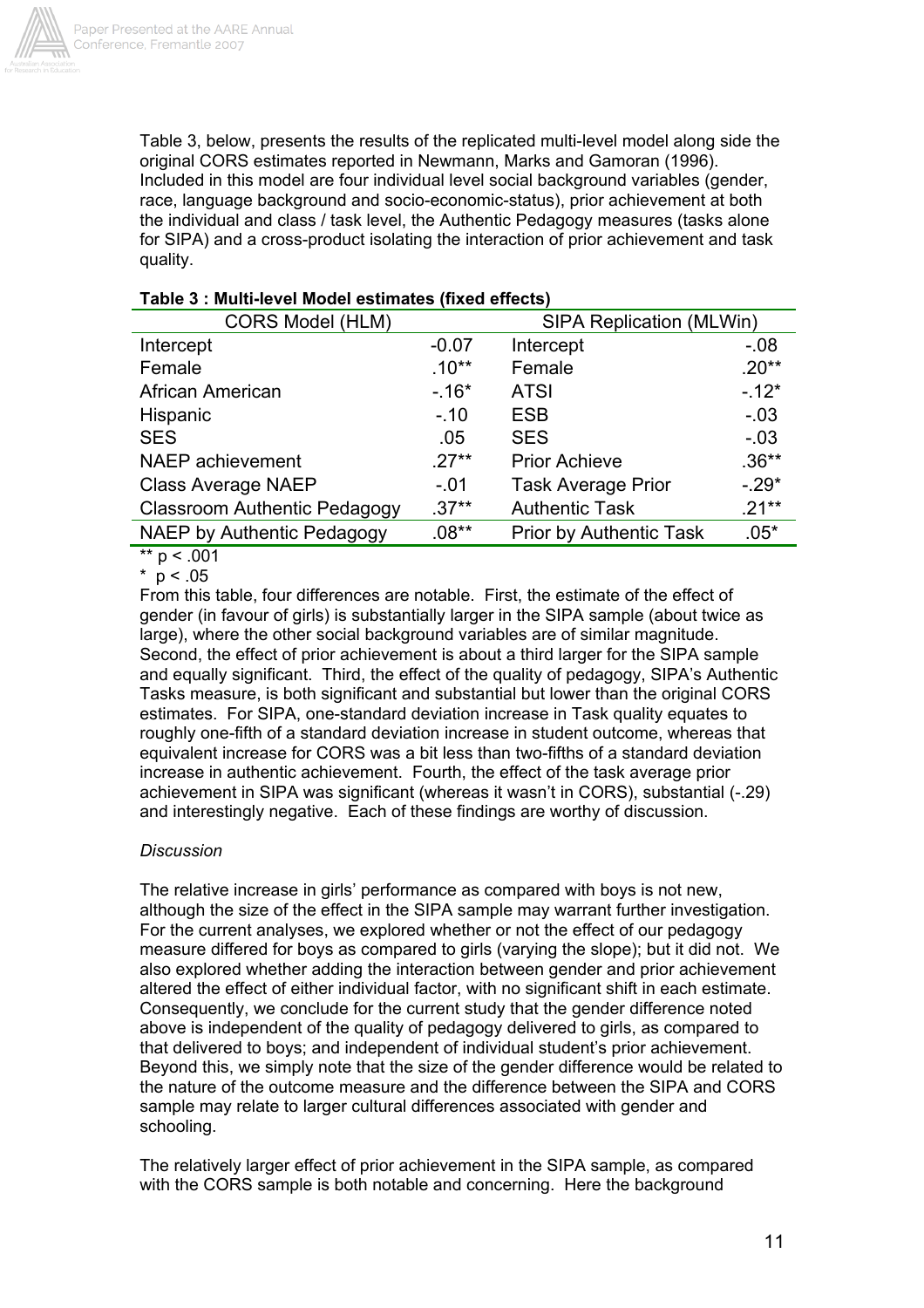

distribution of the quality of pedagogy must be kept in mind. This result is perhaps not entirely surprising since it is literally the case that, in this sample, no low prior achievement task group (class) was given a task that required high levels of the Authentic Pedagogy standards. As compared to the CORS sample, where the distribution of pedagogy was more equitable, it is likely that the effect of prior achievement reflected in these findings is part of a much deeper set of relationships that require substantial study.

Here it is important to note that the average prior achievement scores did differ widely. This suggests that there are big differences between groups of students, based on prior achievement, in the SIPA sample. Since the current model does not differentiate between schools and classes, it is not possible to say whether this is more or less related to within school grouping of students. When set aside international studies of streaming and tracking, however, this evidence does provide a strong reason to call for further study of the distribution of the quality of pedagogy between classes. There are currently very few recent studies of streaming and tracking in Australia. We believe these findings make it very clear that there is a strong need to pursue this line of research more vigorously in Australia, as it seems the unequal distribution of the quality of pedagogy may be contributing to a much larger effect of student's individual prior achievement, on subsequent performance, as compared to a replicated US study. Keeping in mind that the US study in question was of the most equitable schools in the US (not the typical US schools), the standard implied here is one that would reflect the current interest in international comparisons that seeks to increase Australia 'equity effects'.

Third, it is important and confirming that the effect of Authentic Task scores, above and beyond students social background and individual prior achievement was both significant and positive. While not as large an effect as that found in the initial CORS study, these findings do suggest that further exploration of the effects of models of pedagogy based on the Authentic Pedagogy model, as are the NSW Quality Teaching and the Queensland Productive Pedagogy models, are warranted. Reasons for the relatively lower effect size, in SIPA as compared to the first CORS analyses, could include: 1) including only task scores in absence of classroom observational scores of pedagogy, 2) the relatively small range of Authentic Tasks scores, 3) the uneven distribution of the quality of the tasks, and 4) employing a twolevel model, which potentially underestimates level two effects. Never-the-less, the current findings are encouraging and noteworthy.

Fourth, the significant, substantial and negative effect of average prior achievement requires substantial further analyses. On the surface of it, this finding suggests that the higher the average prior achievement in a class, the lower the achievement – relative to that we would predict based on all other predictor variables (including individual prior achievement). This is a classic 'contextual' effect; but, the direction of the effect is counter-intuitive to what many would expect. It is possible that this result is due to a lack of a school level in the model (wherein between school differences in prior achievement are confounded with within school differences). This is possibly quite an important consideration since the number of small primary schools in the SIPA sample is reflective of the NSW school population, in which small primary schools are not uncommon outside of metropolitan areas. Future studies will be able to incorporate more within school units (across year levels as the study progresses) and more substantially analyse this finding.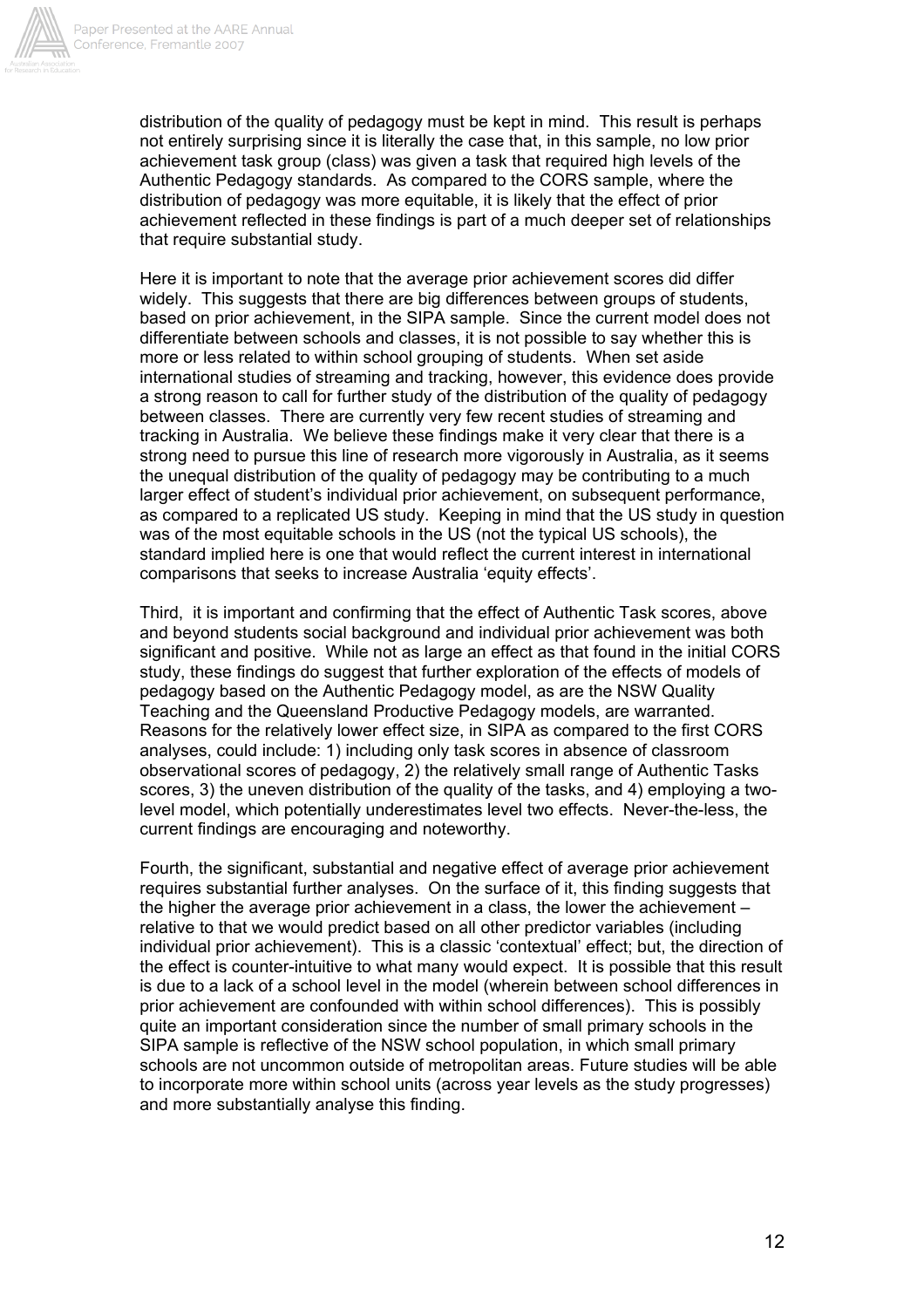

# Paper Presented at the AARE Annual Conference, Fremantle 2007

## *Conclusion*

Returning to findings of interest from prior Authentic Pedagogy research, where Newmann and his colleagues found large variance between classes, overall levels of Authentic Pedagogy 'fell well below the highest levels of the proposed standards'. Our findings concur – perhaps more so. That is, while the overall range of pedagogical quality found in the SIPA study was not dissimilar to that found in the original CORS analyses, the means and range of Authentic Task scores in this sample of the SIPA study do not provide evidence that high levels of quality pedagogy are common. To the contrary, as in the US, we would suggest that the findings presented above are an indication that the overall quality of pedagogy found in SIPA leave a lot of room for improvement, when the standards of Authentic Pedagogy are the yardstick.

Further, where Authentic Pedagogy did 'pay off', equitably, with robust cross sectional results for all analyses social groups in the CORS analyses, our initial findings seem to indicate similar, if muted, results. Above and beyond students' individual prior achievement and social backgrounds, our findings suggest that higher levels of Authentic Tasks result in higher student performances of a sufficient magnitude to warrant advocacy of the standards of Authentic Pedagogy. These findings represent the first international, cross cultural, confirmation of the efficacy of Authentic Pedagogy. As such, we believe, these findings are of international interests. While their interest for Australia and US should be clear, we would argue that the fact that Authentic Pedagogy did have positive effect in two countries, even after controlling for distributional factors and individual backgrounds, should give reason to query the efficacy of Authentic Pedagogy on a broader scale.

Finally, where the 'reasonably' equitable distribution of the quality of pedagogy found in CORS suggests that it is possible to extend high quality pedagogical expectations across the student population, this level of equitable distribution is not evident in the SIPA sample. Taken together with the effects of students' individual and group level prior achievement, these findings suggest that the distribution of pedagogical quality is a significant area of study in need of great attention in Australia.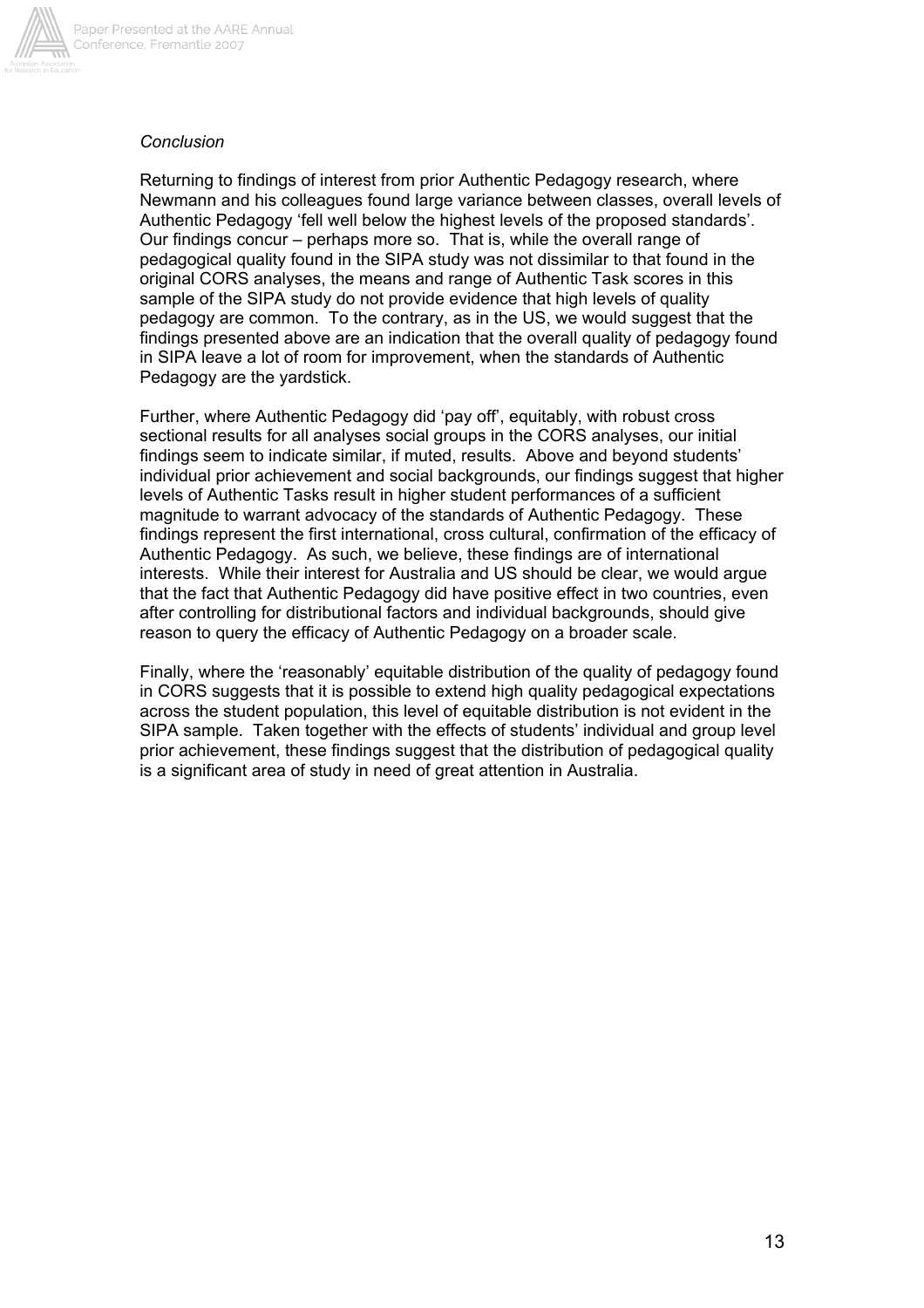

#### **REFERENCES**

- Amosa, W. & S. Cooper (2006). *Schools matter, teachers matter: Exploring the links between teachers' work, school context, and quality teaching*. A paper presented at the Annual meeting of the American Educational Research Association, San Francisco, April 7- 11, 2006
- Avery, P. G. (1999). Authentic instruction and assessment. Social Education, 65(6), 368-373.
- Crowther, F., Kaagan, S. S., Ferguson, M., & Hann, L. (2002). Developing teacher leaders: How teacher leadership enhances school success. Thousand Oaks, CA: Corwin Press.
- Fullan, M. (1999). Complexity and the Change Process. In Change Forces: The Sequel, edited by M. Fullan. London: Falmer Press.
- Gore, J. M. (2001). Beyond Our Differences: A Re-Assembling of What Matters in Teacher Education. Journal of Teacher Education, 52 (2), 124-135.
- Gore, J.M., Ladwig, J.G., Lingard, R., Luke, A. et al. (2001). Final Report of the Queensland School Reform Longitudinal Study. Brisbane: Education Queensland. Full report available from Education Queensland. Synopsis available from: http://www.education.gov.au; authors listed in alphabetical ordering of CIs.
- Harris, A, & Hopkins D. (1999). Review Article: Teaching and Learning and the Challenge of Educational Reform. School Effectiveness and School Improvement 10 (2):257-267.
- King, M. B. (2002). Professional development to promote schoolwide inquiry. Teaching and Teacher Education, 18, 243-257.
- King, M. B., & Newmann, F.M. (2000). Will teacher learning advance school goals? Phi Delta Kappan, 81 (8), 576-580.
- King, M.B., Youngs, P., and Ladwig, J.G. (2003). Teacher Learning, Professional Community, and School Organizational Capacity. Australian College of Education Yearbook. Canberra.
- Ladwig, J.G. (1998). Authentic school reform. Discourse.
- Ladwig, J. G. (2007). Modelling Pedagogy in Australian School Reform. Pedagogies, 2 (2): 1-18.
- Lee. V.E. with Smith, J.B. (2001). Restructuring high school for equity and excellence. New York: Teachers College Press.
- Lee, V.E., and Bryk, A.S. (1989). A multilevel model of the social distribution of high school achievement. Sociology of Education, 62, 172-192.
- Lee, V.E. and Smith, J.B. (1993). Effects of school restructuring on achievement and engagement of middle-grade students. Sociology of Education, 66 (3), 164-187.
- Lee, V.E. and Smith, J.B. (1995). Effects of high school restructuring and size on early gains in achievement and engagement. Sociology of Education, 68 (3), 241-270.
- Lee, V.E. and Smith, J.B. (1996). Collective responsibility for learning and its effects on gains in achievement for early secondary school students. American Journal of Education, 104(2), 103-147.